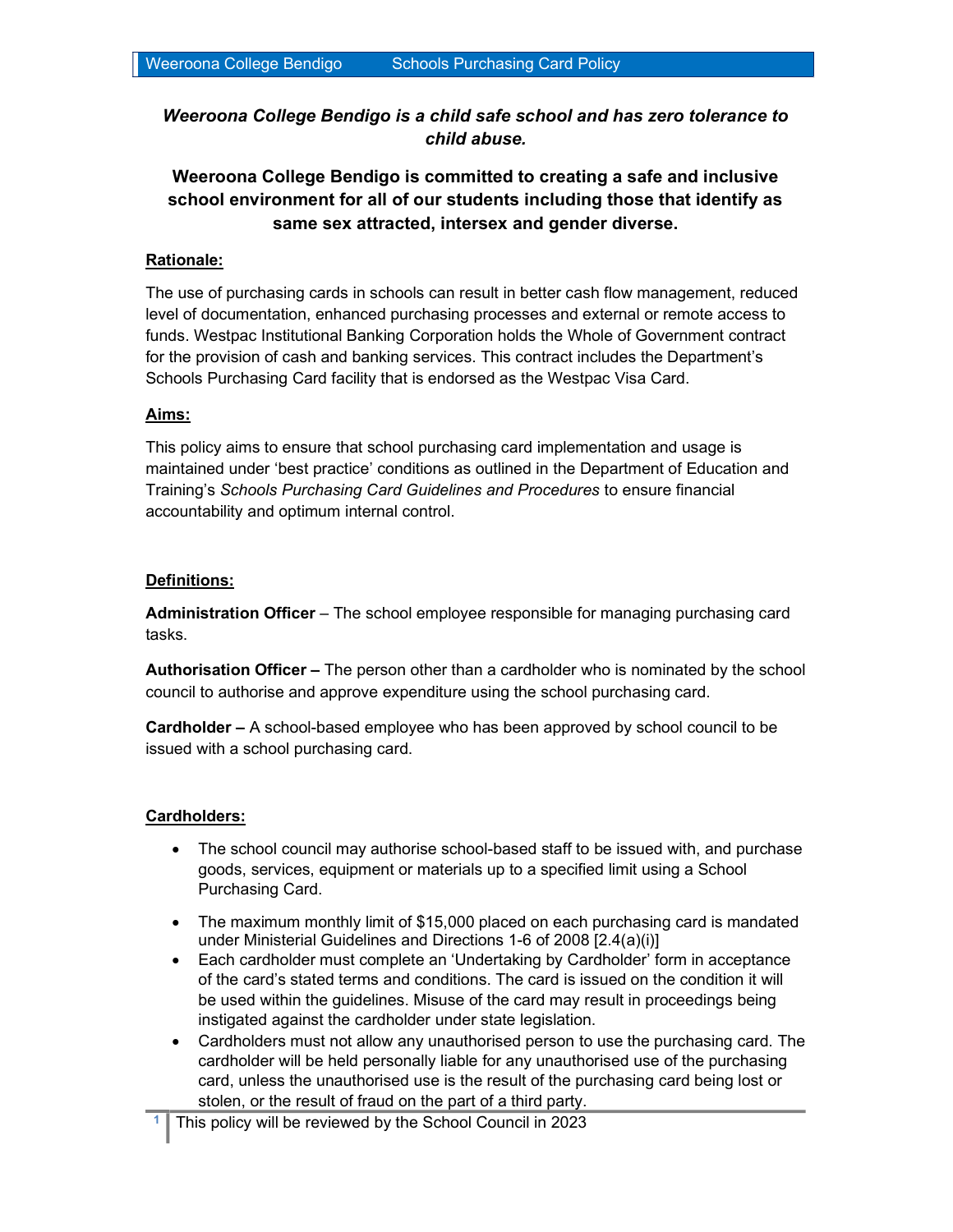- The monthly purchasing card statement is forwarded by the school to each cardholder for signature, to verify individually raised transactions against the relevant documentation. The cardholder returns the signed statement and supporting documentation to the authorising officer for signed approval. The approved statement is then forwarded to the program administrator for processing.
- The school council president is required to sign as the approver for the principal's purchasing card statement.
- Any disputed transactions must be reported to the Principal immediately, and a full explanation of the circumstances to the best of the cardholder's knowledge must be provided including documentation.
- When used appropriately, the school purchasing card carries a liability for school council, not an individual liability for the cardholder. Therefore, the school purchasing card does not impact on a cardholder's personal credit rating.
- Immediately upon identifying a lost or stolen school purchasing card, the cardholder is to advise Westpac to cancel the school purchasing card and is also required to notify the principal.

## Cardholder Termination:

If a cardholder ceases to operate a school purchasing card the following actions must be initiated:

- The cardholder is responsible for cancelling any automatic debit payments eg. **Subscriptions**
- The authorisation officer must destroy the card and advise school council. The cardholder account must be updated on the Purchasing Card Register.
- Westpac is to be advised by the college, in writing to close the cardholder account.

#### Procurement:

A purchasing card is not intended to replace the existing purchasing practice, it is offered as another method of payment for good and services. All normal procurement processes apply for the use of the purchasing card including:

- Quote thresholds
- A purchase order must precede the purchase
- An invoice must be obtained

#### Card Usage Restrictions:

Cardholders are required to adhere to the conditions of use for the purchasing card. General conditions include the following:

- Card can be used only for school purchases.
- Cash advance withdrawals cannot be made with the card.
- Purchases of a value that exceed the transaction/monthly limit cannot be made.
- All purchases must be within the DET's Purchasing Guidelines.